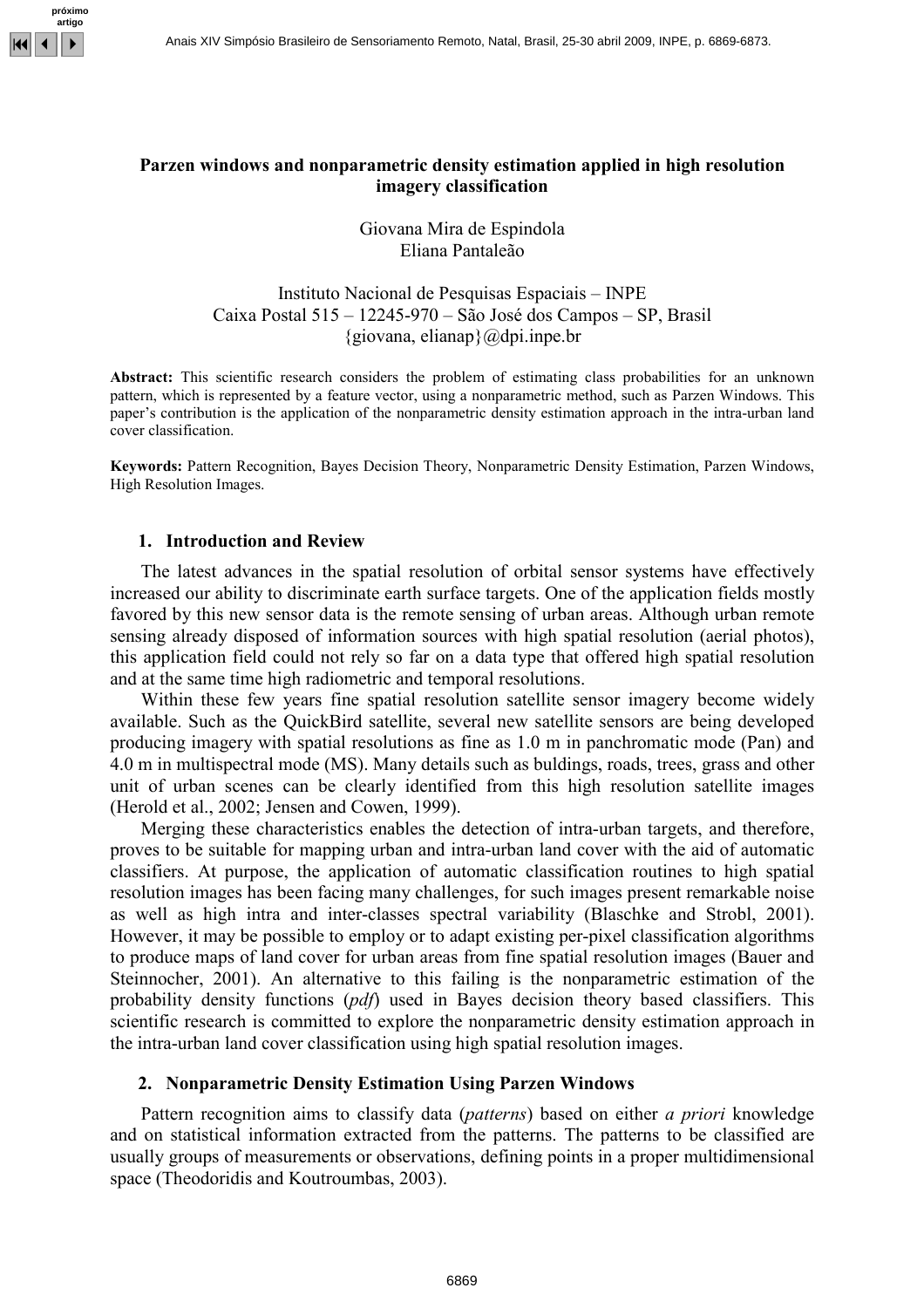There are two divisions of classification: *supervised classification* (or discrimination) and unsupervised classification (or clustering). Supervised learning is a pattern recognition technique for creating a function from training data. In this case, a set of training data are available and the classifier is designed by exploiting a priori known information (Webb, 2002).

An approach to discrimination based on Bayes decision theory (**Figure 01**) is presented here. The first assumes the *a priori probabilities* are known. This is a reasonable assumption, because even if they are not known, they can easily be estimated from the available training feature vectors. The other statistical quantities assumed to be known are the class-conditional probability density functions (pdf).

$$
posterior = \frac{likelihood \times prior}{evidence} \qquad P(\omega_i | \mathbf{x}) = \frac{p(\mathbf{x} | \omega_i) P(\omega_i)}{p(\mathbf{x})} = \frac{P(\mathbf{x}, \omega_i)}{p(\mathbf{x})}
$$

Figure 01 – Bayes decision theory.

So, it assumes the probability density functions are known. However, this is not the most common case. In many problems, the underlying pdf has to be estimated from the available data. There are various ways to approach the problem and this paper focus in a specific nonparametric technique, Parzen windows, which assumes the density is characterized by a set of parameters and there is no formal structure for the density prescribed.

Parzen windows approach could be applied, for example, to classify classes of roofs which behave differently to the variations of incidence angle and to the orientation of its faces. In high resolution images, classes of roofs could present a bimodal distribution matched by Parzen windows classification.

The basic ideas behind many of the methods of estimating an unknown probability density function are simple. In the multidimensional case, instead of bins of size  $h$ , the  $l$ dimensional space is divided into hypercubes with length of side h and volume  $h^l$ . This function is equal to 1 for all points inside the unit side hypercube centered at the origin and 0 outside it.

The summation equals  $k_N$ , that is, the number of points falling inside this hypercube. Then the *pdf* estimate results from dividing  $k_N$  by N and the respective hypercube volume  $h<sup>l</sup>$ . However, this is a continuous function that can be generalize by using smooth functions (Equation 01) in its place (Theodoridis and Koutroumbas, 2003).

The optimal choice of h depends on several factors, it depends on the data: the number of data points and their distribution (Webb, 2002). About the variance of the estimate, the following remarks are valid:

> For fixed N, the smaller the h the higher the variance, and this is indicated by the noisy appearance of the resulting *pdf* estimate;

• For a fixed  $h$ , the variance decreases as the number of sample points  $N$  tends to infinity.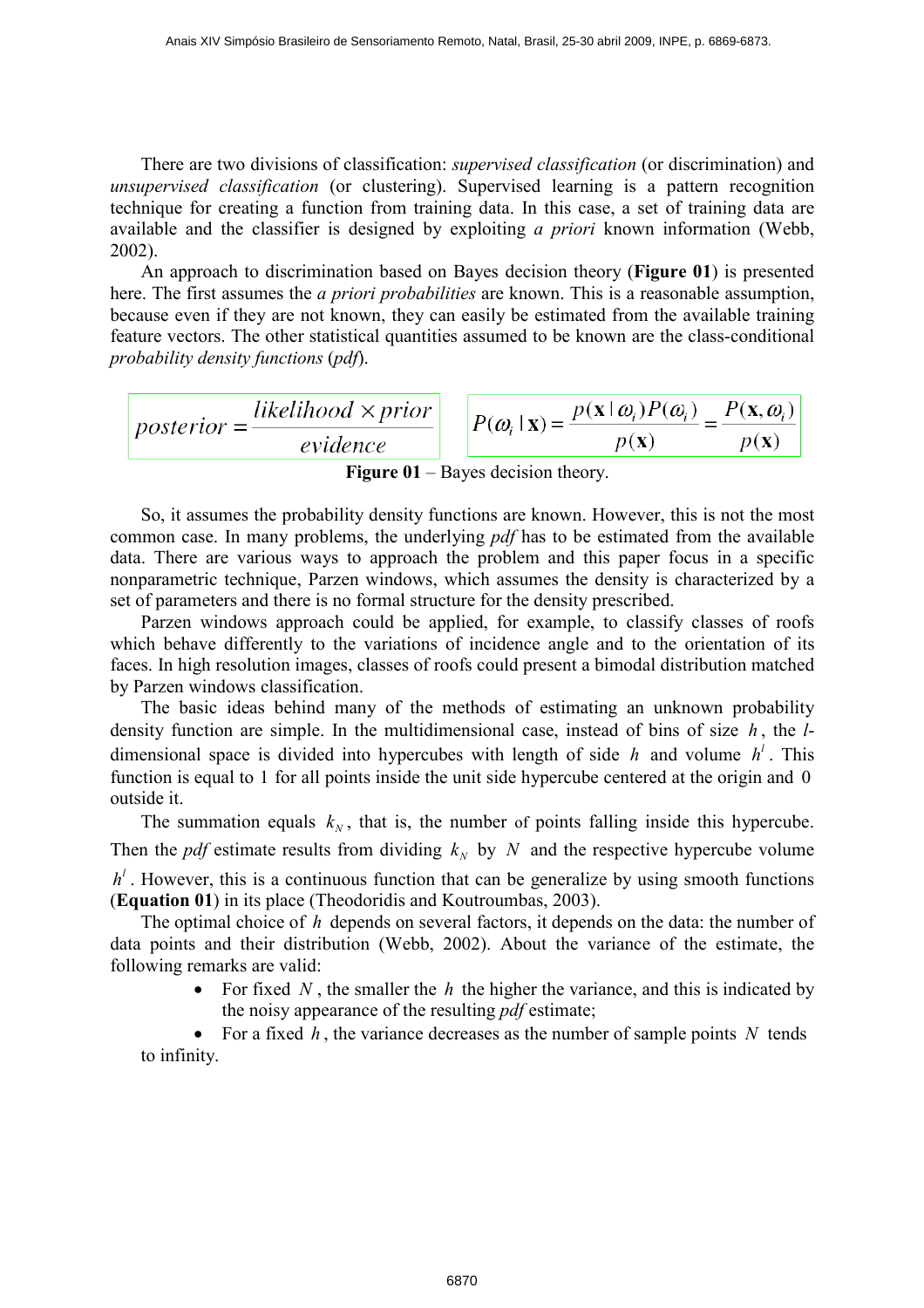$$
\hat{p}(x/w_i) = \frac{1}{h^l} \frac{1}{N} \sum_{i=1}^N \left( (2\pi)^{-\frac{l}{2}} \exp\left(-\frac{\left(\frac{x_i - x}{h}\right)^l \left(\frac{x_i - x}{h}\right)}{2}\right) \right)
$$
(Equation 01)

#### 3. Results and Discussion

Parzen windows classification algorithm was implemented in IDL (Interactive Date Linguage) and it is available in the SCID system. SCID is an image processing package developed in IDL language by DPI/INPE team. For the intra-urban study area, the city São José dos Campos, São Paulo, Brazil was picked out. The data set selected to process these experiments contains only single-family residential units covered by ceramic roofs.

The QuickBird image used for this study was processed from an Ortho-ready Standard scene composed by one panchromatic band with 0.60 m spatial resolution and another multispectral with 2.40 m resolution at blue, green, red and infrared bands. The images dated from May 17th 2004, have an off-nadir incidence angle of 7.0º and a radiometric resolution of 16 bits, although the pixels are spread along only 11 bits. The data was pansharpened using nominally 1m panchromatic and 4m multispectral data, and is was resampled resulting in a file that was an 8 bits gray scale.

The selection and characterization of classes of interest was done based on visual interpretation of the fused image (Figure 02), aiming to identify the main materials used for paving streets, for the cover of constructions as well as vegetation types.

Thus, to process some experiments, a truth image was generated considering classes Vegetation (Green), Paving (Thistle), Ceramic (Orange) and Shade (Black), showed in Figure 3. The training data was getting considering these classes, being the size  $(N)$  of each class equal to 2965 pixels, 2819 pixels, 3239 pixels and 1894 pixels, respectively. The algorithm was processed to different values of  $h$ .



Fused Image (RGB) Dims: 400 x 400 x 3 Size: 489,960 bytes. File Type: TIFF Sensor Type: QuickBird Projection: UTM, Zone 23S Datum: WGS-84 Pixel: 0.6 Meters

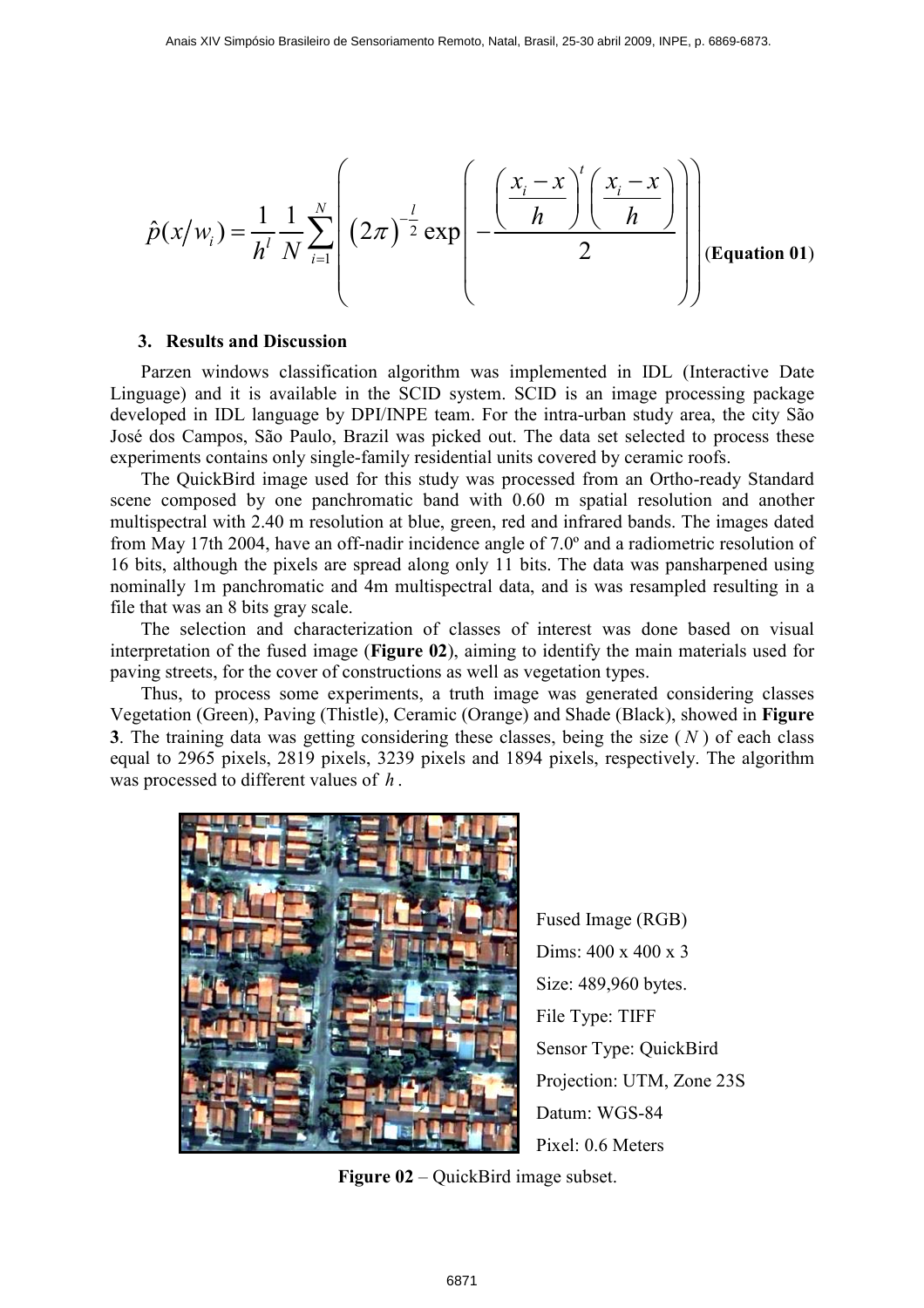

Figure 03 – Truth image and training data.

Graphic 01 shows the overall accuracy got to the pos-classification to different values of h. It is possible to see that the nonparametric method got the best result to  $h = 100$  (overall  $accuracy = 41.8035\%$ ).



**Graphic 01** – Overall accuracy to different values of  $h$ .

# 4. Conclusion

Nowadays the analysis of information about urban areas from remotely sensed images is essentially carried out by aerial photo interpretation with the aid of ground surveys. Improving this spatial resolution now taking place has awakened the interest of people working in urban areas.

In this paper, the experimental results displayed the potential of the nonparametric density estimation approach for land use mapping in a small study area using QuickBird images. From the analysis of these results is possible to confirm that the approach presents a relative potential to classify urban land cover using high resolution satellite images.